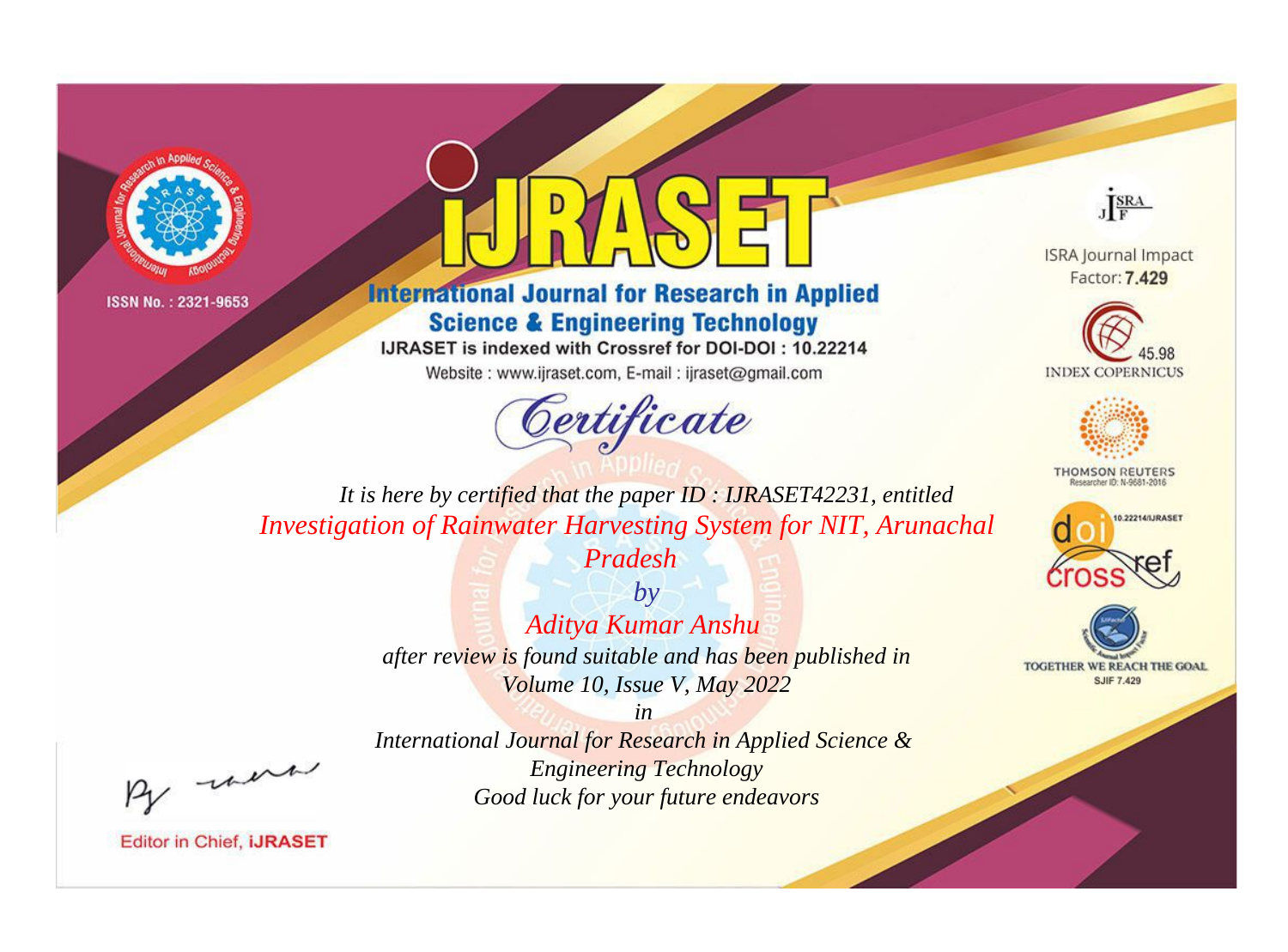



**International Journal for Research in Applied Science & Engineering Technology** 

IJRASET is indexed with Crossref for DOI-DOI: 10.22214

Website: www.ijraset.com, E-mail: ijraset@gmail.com



JERA

**ISRA Journal Impact** Factor: 7.429





**THOMSON REUTERS** 



TOGETHER WE REACH THE GOAL **SJIF 7.429** 

It is here by certified that the paper ID : IJRASET42231, entitled **Investigation of Rainwater Harvesting System for NIT, Arunachal** 

Pradesh

 $b\nu$ **Peter Nabam** after review is found suitable and has been published in Volume 10, Issue V, May 2022

were

International Journal for Research in Applied Science & **Engineering Technology** Good luck for your future endeavors

 $in$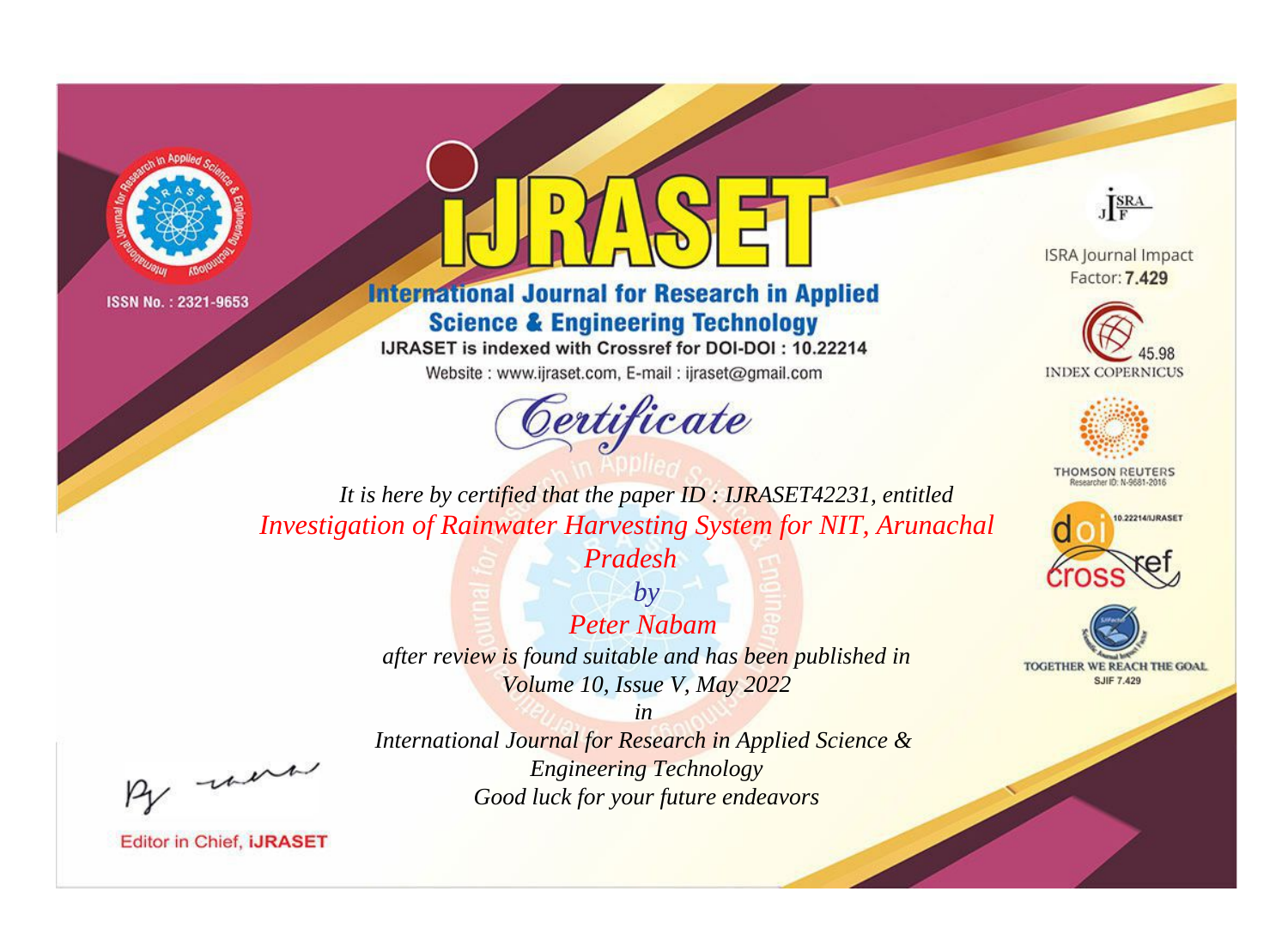



**International Journal for Research in Applied Science & Engineering Technology** 

IJRASET is indexed with Crossref for DOI-DOI: 10.22214

Website: www.ijraset.com, E-mail: ijraset@gmail.com





**ISRA Journal Impact** Factor: 7.429





**THOMSON REUTERS** 



TOGETHER WE REACH THE GOAL **SJIF 7.429** 

*It is here by certified that the paper ID : IJRASET42231, entitled Investigation of Rainwater Harvesting System for NIT, Arunachal* 

*Pradesh*

*by Shubham Kumar after review is found suitable and has been published in Volume 10, Issue V, May 2022*

, un

*International Journal for Research in Applied Science & Engineering Technology Good luck for your future endeavors*

*in*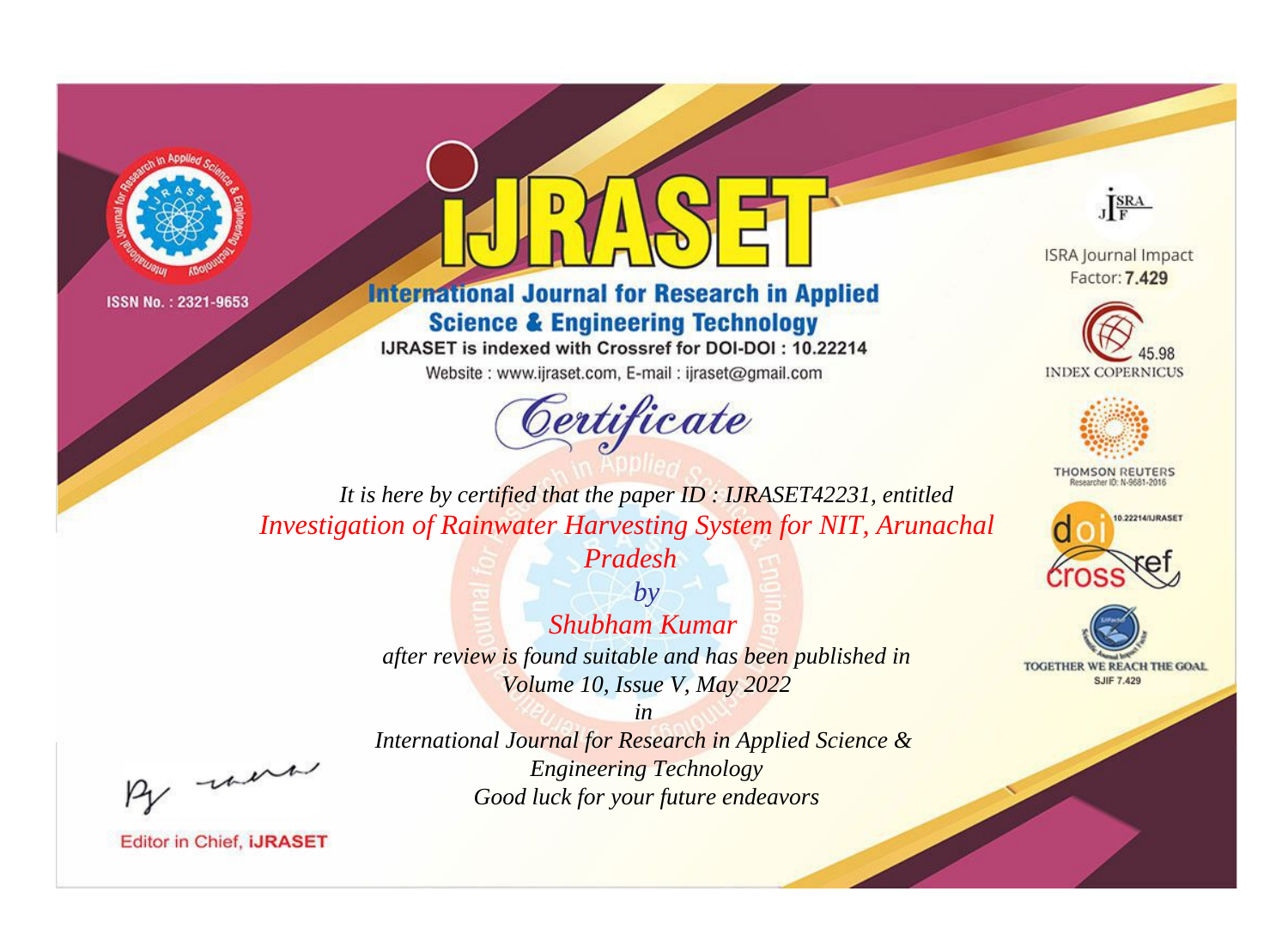



**International Journal for Research in Applied Science & Engineering Technology** 

IJRASET is indexed with Crossref for DOI-DOI: 10.22214

Website: www.ijraset.com, E-mail: ijraset@gmail.com





**ISRA Journal Impact** Factor: 7.429





**THOMSON REUTERS** 



TOGETHER WE REACH THE GOAL **SJIF 7.429** 

*It is here by certified that the paper ID : IJRASET42231, entitled Investigation of Rainwater Harvesting System for NIT, Arunachal* 

*Pradesh*

*by Mritunjay Yadav after review is found suitable and has been published in Volume 10, Issue V, May 2022*

, un

*International Journal for Research in Applied Science & Engineering Technology Good luck for your future endeavors*

*in*